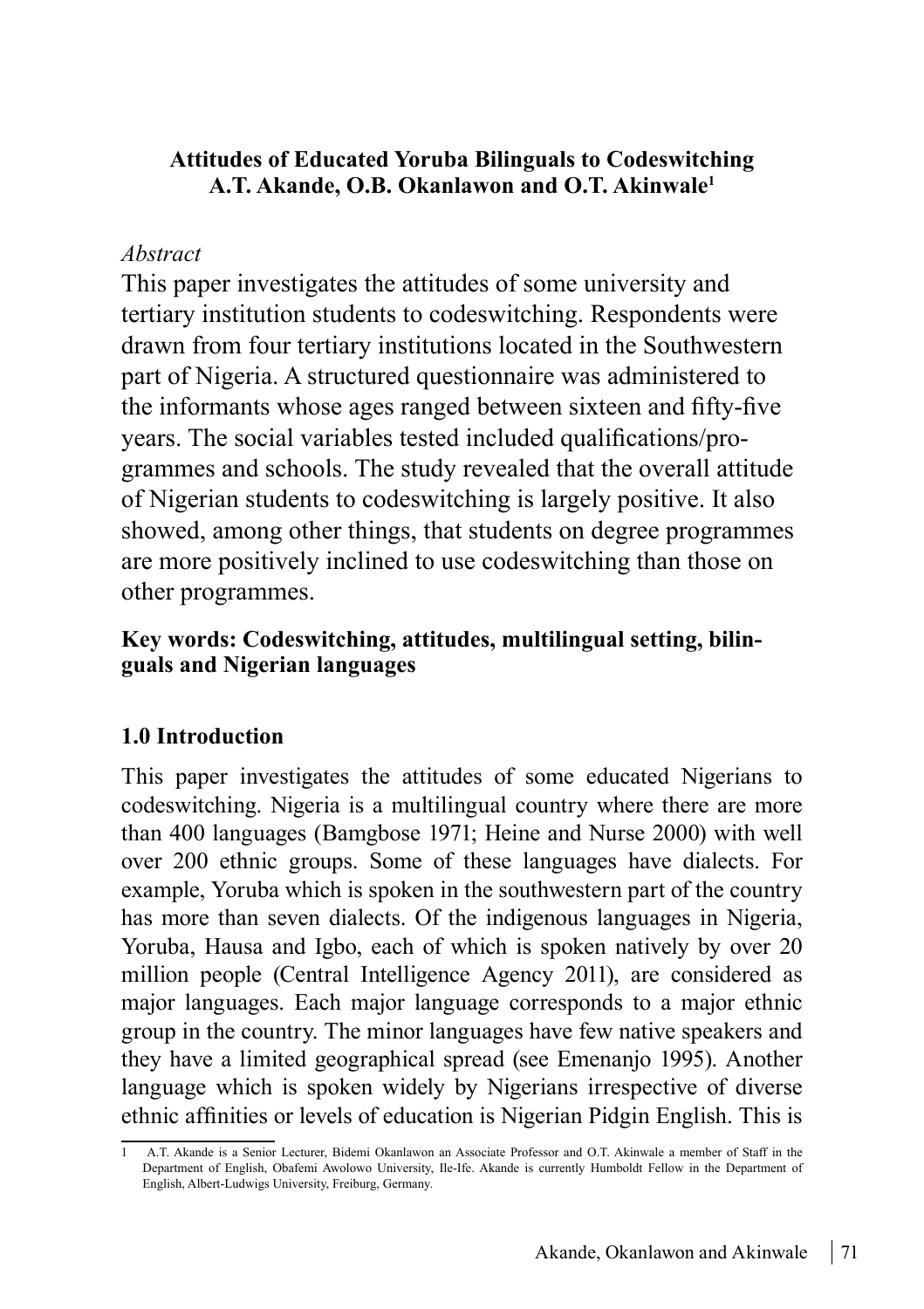a language that does not belong to any particular region and is spoken by people from different walks of life. In addition to this linguistic scenario, there is English: a language which serves in different capacities as the official language and a medium of instruction in Nigerian schools. In a multilingual setting like Nigeria, people are bound to codeswitch from one language to another to perform certain sociolinguistic functions. Although scholars have carried out studies on codeswitching from different perspectives in Nigeria (Akande 2010; Akere 1980; Amuda 1994; Goke-Pariola 1983; Ogunpitan 2007), only a few studies have been done on the attitudes of Nigerians to codeswitching (Akere 1982; Amuda 1989). It is to this scanty scholarship that the present work intends to contribute. In pursuing this goal, the present study seeks to answer the following questions:

- a. What is the general attitude of educated Nigerians to codeswitching?
- b. Is there a significant difference among the schools in their attitudes to codeswitching?
- c. Can academic qualifications/programmes cause a significant difference in the attitudes of Nigerian tertiary institution students to codes witching?

Although the title of this paper suggests that the subjects are all Yoruba bilinguals, we would like to state that 89% of the informants are Yoruba while 11% are informants from other ethnic groups (Table 2). However, this study is not interested in ethnic related differences in the subjects' attitude to code switching, and therefore the high representation of Yoruba bilinguals does not detract us from our main focus.

# **2.0 Codeswitching: A Brief Overview**

Codeswitching, the alternate use of two or more languages in the same utterance, conversation or writing has been extensively researched by notable scholars (e.g., DeBose 1992; Myers-Scotton 1993, 2002, 2006; Lipski 1982). Codeswitching (henceforth CS) could be seen as an essential feature of 'true' or 'balanced' bilinguals (Myers-Scotton 1988; Poplack 1980). It is thus a natural occurrence in a bilingual or multilingual setting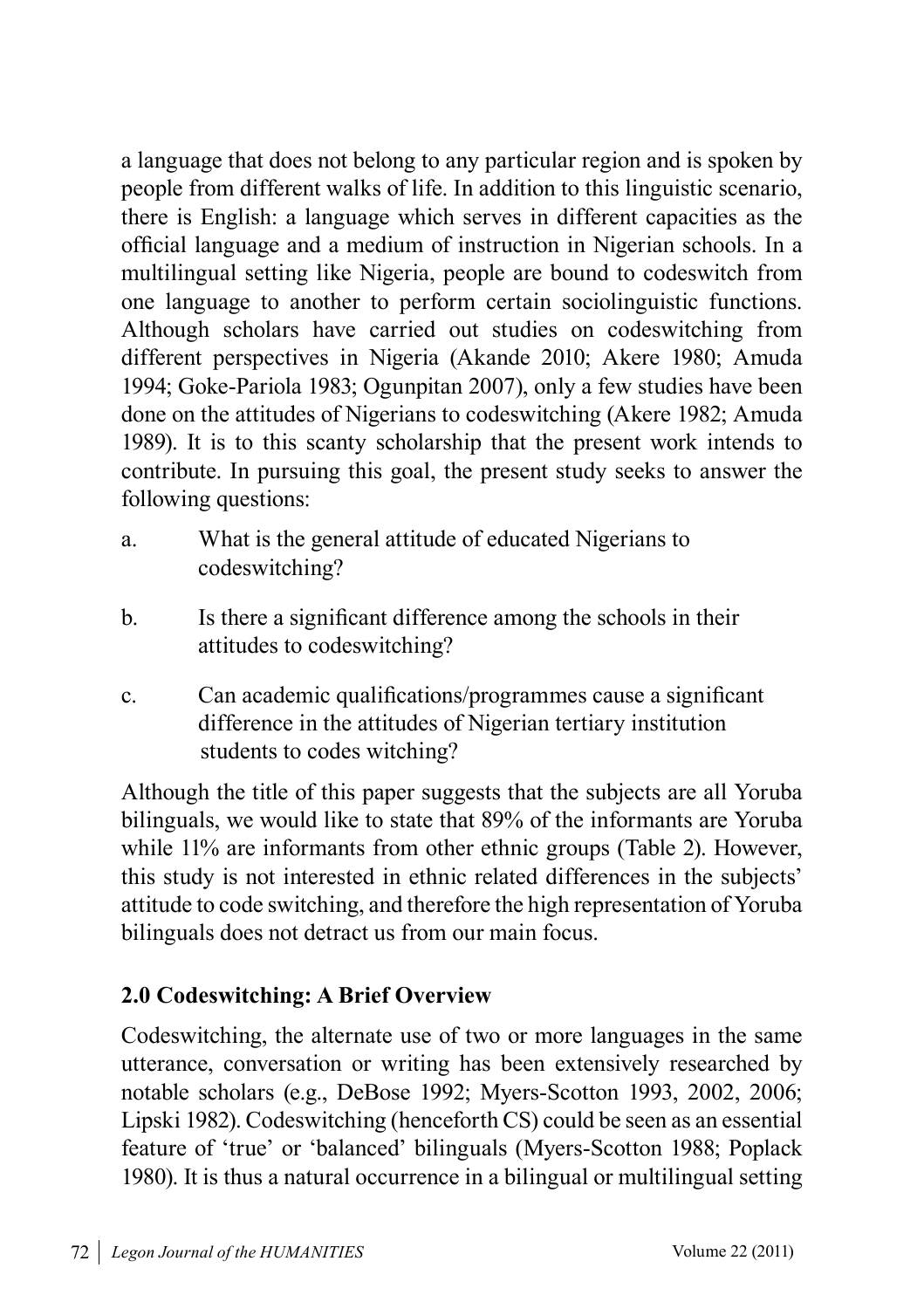as people tend to shift from one code to the other depending on several social factors, including the need to accommodate or exclude other people in a discourse and to express a group's identity (Auer 2005; Gumperz 1982; Tabouret-Keller 1998). Gumperz (1982: 61) claimed that speakers "build on their own and their audience's abstract understanding of situational norms to communicate metaphoric information about how they intend their words to be understood." Amuda (1994) argues that CS can be used to encode social meanings while other scholars believe that the motivation for the use of CS is mainly stylistic (Akere 1980; Edwards 1985). Goke-Pariola's (1983) study seeks to answer four major questions regarding (1) the frequency of CS in the speech of Yoruba-English bilinguals, (2) the word classes that are likely to occur in the embedded language (i.e. English), (3) whether one of the languages involved in the CS consistently serves as the matrix language, and (4) whether what is observed in their speech is actually language mixing or linguistic borrowing. The study shows that instances of codemixing could involve nominal groups, verbal groups, adjectival groups or adverbial groups and they can occur at the subject, complement or adjunct position. It is noted that there is a high degree of codemixing in the speech of Yoruba-English bilinguals.

Akande (2010) carried out his research on the patterns of CS between Standard English and Nigerian Pidgin English (NPE). He used as his subjects thirty male university graduates selected from three universities in Nigeria. Although the focus of the study was the grammar of the verb phrase, it revealed that in spontaneous conversations, university graduates in Nigeria switch freely from English to NPE and sometimes to their indigenous languages, even in formal settings. The study also indicated that the use of NPE and indigenous languages are indexical of the subjects' identities. Babalola and Taiwo (2009) presented a report on the use of CS in the music of five Nigerian hip hop artists. They noted that one of the ways through which these artists identify with their roots is by codeswitching to either their mother tongue or to Pidgin English. The study found out that CS to Yoruba is more prominent than CS to other languages. They concluded by claiming that by engaging in CS, Nigerian hip hop artists "are establishing unique identities for themselves and their music" (Babalola and Taiwo 2009: 21).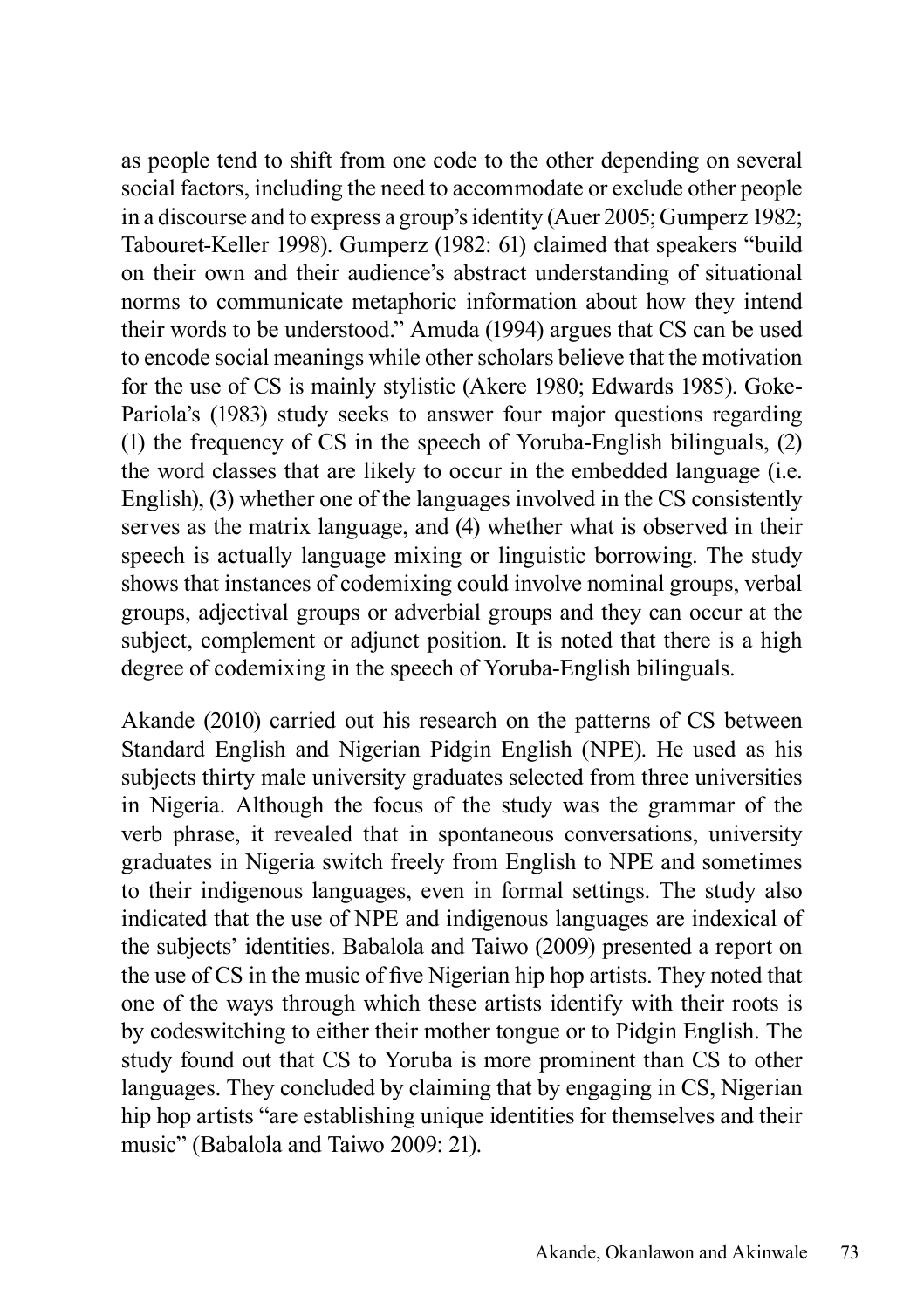Myers-Scotton (1993) proposed a theoretical framework for the analysis of codeswitching in her book, *Social Motivations for Codeswitching*. She proposed the Markedness Model which describes language users as rational beings who from time to time choose a particular language that marks their rights and obligations as against the rights and obligations of other speakers. This means that in any multilingual setting, each language is connected with certain social roles and it is the understanding of these roles that determines what language a speaker has to choose. The languages involved in CS may be negotiated or may modulate with the topic of conversation. Myers-Scotton (2006) emphasized this point in her work. When two or more languages coexist, the majority language is normally considered more prestigious— a language associated with political, cultural and economic power— while the minority language is seen as less prestigious, lacking in power and geographical spread. Concerning the position of the minority language, Hickey (2000) remarked that a significant increase in CS is indicative of the fact that a minority language is coming under pressure from a majority language. Li (2000) remarked that in a bilingual or multilingual setting, one language provides the grammatical framework, with the other providing certain items to fit into the framework.

## **3.0 Studies on Language Attitudes**

 As hinted above, the focus of this paper is the attitudes of some higher institution students in Nigeria towards CS. Language attitudes refer to the feelings and perceptions of people towards their own language or towards a language that does not belong to them (Crystal 1992). According to Baker (1992: 10), attitude is "a hypothetical construct used to explain the direction and persistence of human behaviour." However, since human beings do change their views and perceptions, language attitudes are dynamic and subject to change based on several factors (Giles and Powesland 1975; Ryan and Giles 1982). Gardner (1985) claims that the kind of motive one has for learning a particular language may affect the attitude one may have towards it. Edwards (1982) opines that language attitudes can be cognitive, affective or behavioural. Language attitudes are said to be cognitive in that they consist in beliefs about the world, affective because they deal with feelings and opinions of people about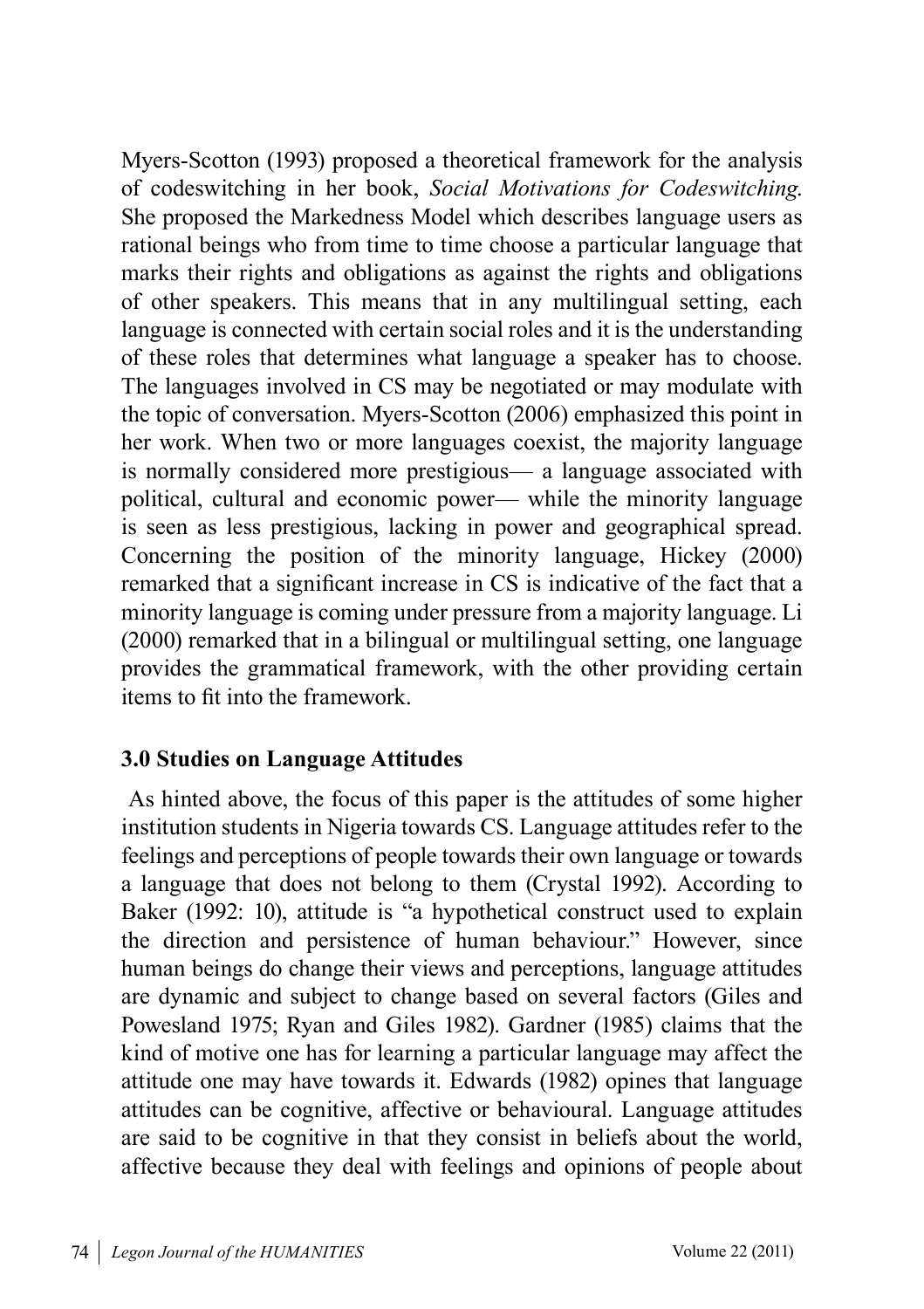a particular language and behavioural in that they could compel people to act in certain ways (Garrett, Coupland, and Williams 2003: 3). As an example, a person who applies for a job which requires that s/he speaks and understands French may be forced not only to learn French but to have a positive attitude toward it, especially if the job is lucrative.

In his study, Akere (1982) examined attitudes towards dialect selection in Ikorodu, a prominent Yoruba community in Lagos State. Using responses to the questionnaire he administered on his respondents and also the tape-recorded interviews, he used the informants' self-reports and their opinions on their language use to determine their attitudes to their language as well as the dialects of the language. Akere (1982) concluded as follows:

The conclusion to be drawn from this study is that language attitudes, especially in multilingual and/or bidialectal situations in many indigenous African communities, are very much tied up with the acceptable norms of behavior in the sociocultural setting. Loyalty to the mother tongue is a function of the degree of identification with the folk culture. But where socioeconomic considerations and political aspirations warrant significantly modifying one's life style and behavioral patterns, such modifications are inevitably carried over to the linguistic behavior of members of the community, and their attitudes towards the linguistic codes in use will be a reflection of their positive or negative evaluation of the relevant components of the sociocultural setting (Akere, 1982: 359).

Akande and Salami (2010) also investigated the pattern of the use and attitudes of some university students in Nigeria to Nigerian Pidgin English (NPE). The subjects whose responses were used were 100 students selected through a purposive random sampling from University of Lagos (UNILAG) and University of Benin (UNIBEN), which are located in culturally diverse cities. The instrument used was mainly a questionnaire which contained 15 items focusing on the use, the attitudes and the perceptions of the students to Nigerian Pidgin English. The results indicated that the use of NPE is more common among UNIBEN students than among UNILAG students. The study's conclusion is in a way similar to Akere's claim above, that speakers tend to be loyal and have positive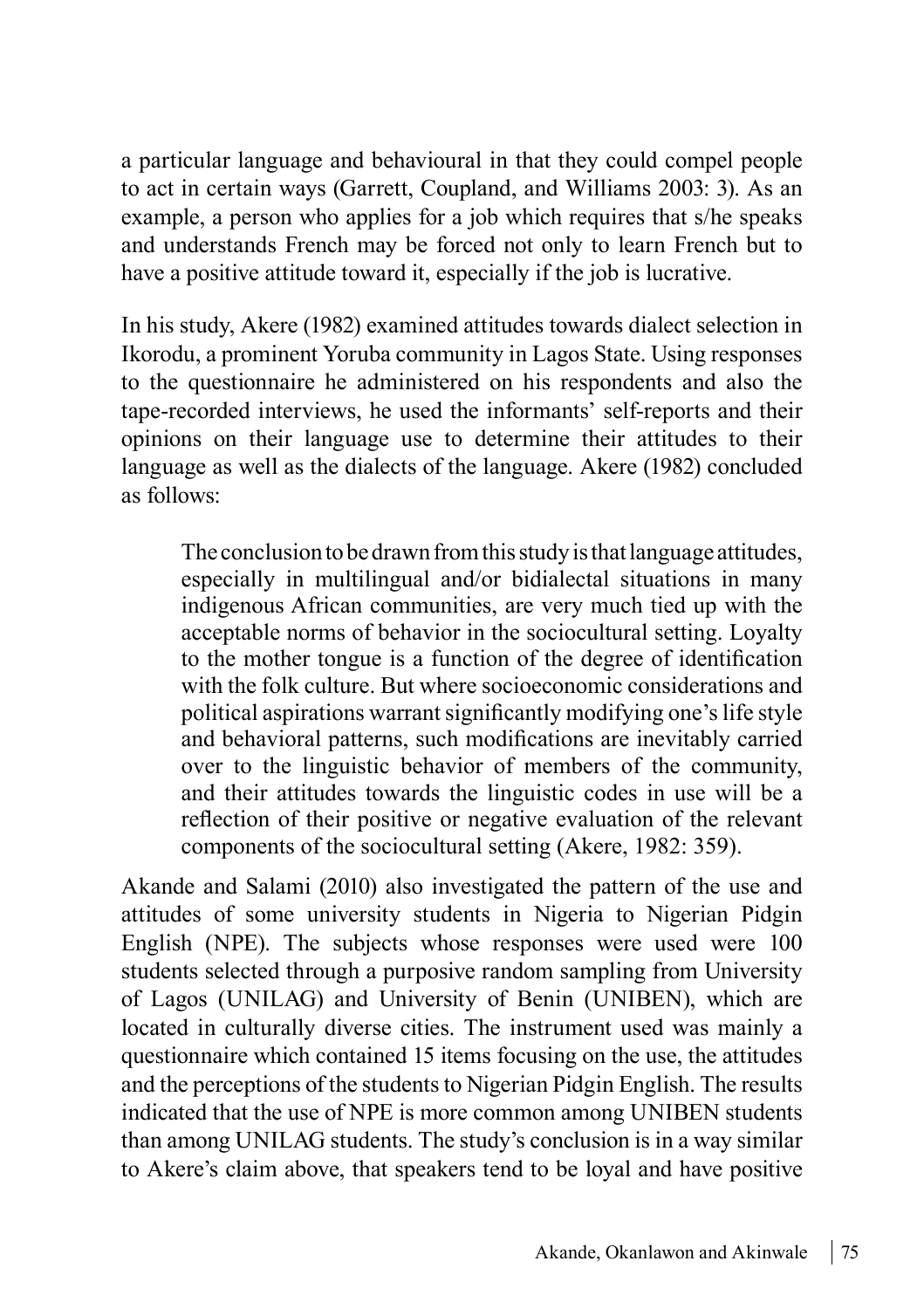attitudes to a language they consider their mother tongue. Akande and Salami (2010: 81) conclude:

We can thus say that NPE has more vitality among UNIBEN students than among UNILAG students. This may have resulted from the fact that UNIBEN is situated in Benin, and NPE in Benin has grown from a mere contact language to a native language for many people

The paper further showed that there is a gradual acceptance of NPE among undergraduate students as they have some positive attitudes towards its use.

## **4.0 Methodology**

The informants who provided data for this study were mainly College of Education and University students whose ages ranged between sixteen and fifty five. The majority of these subjects are Yoruba and this is because all the four settings involved in the research are in the south-western part of Nigeria where Yoruba is predominantly spoken. While the majority of the subjects are bilingual in the native language and English, some of them could also speak Nigerian Pidgin English and/or another major language apart from their native language. The four schools where the questionnaires were administered are listed below (Table 1). Out of 300 questionnaires given to participants, 245 were returned. These schools are different in one major respect. While all participants in Obafemi Awolowo University (OAU), Ile-Ife and University of Ado Ekiti (UNAD), Ado Ekiti are students pursuing degrees, in Adeyemi College of Education (ACE), Ondo, and Lagos State College of Education (LASCE), Noforija, Epe, some students are studying for degrees while others are pursuing NCE diplomas. While 84.9% degree students participated in the study, only 15.1% NCE students did. The school where the highest number of informants participated is OAU and this might be connected to the fact that all the three researchers for this work are based in this university.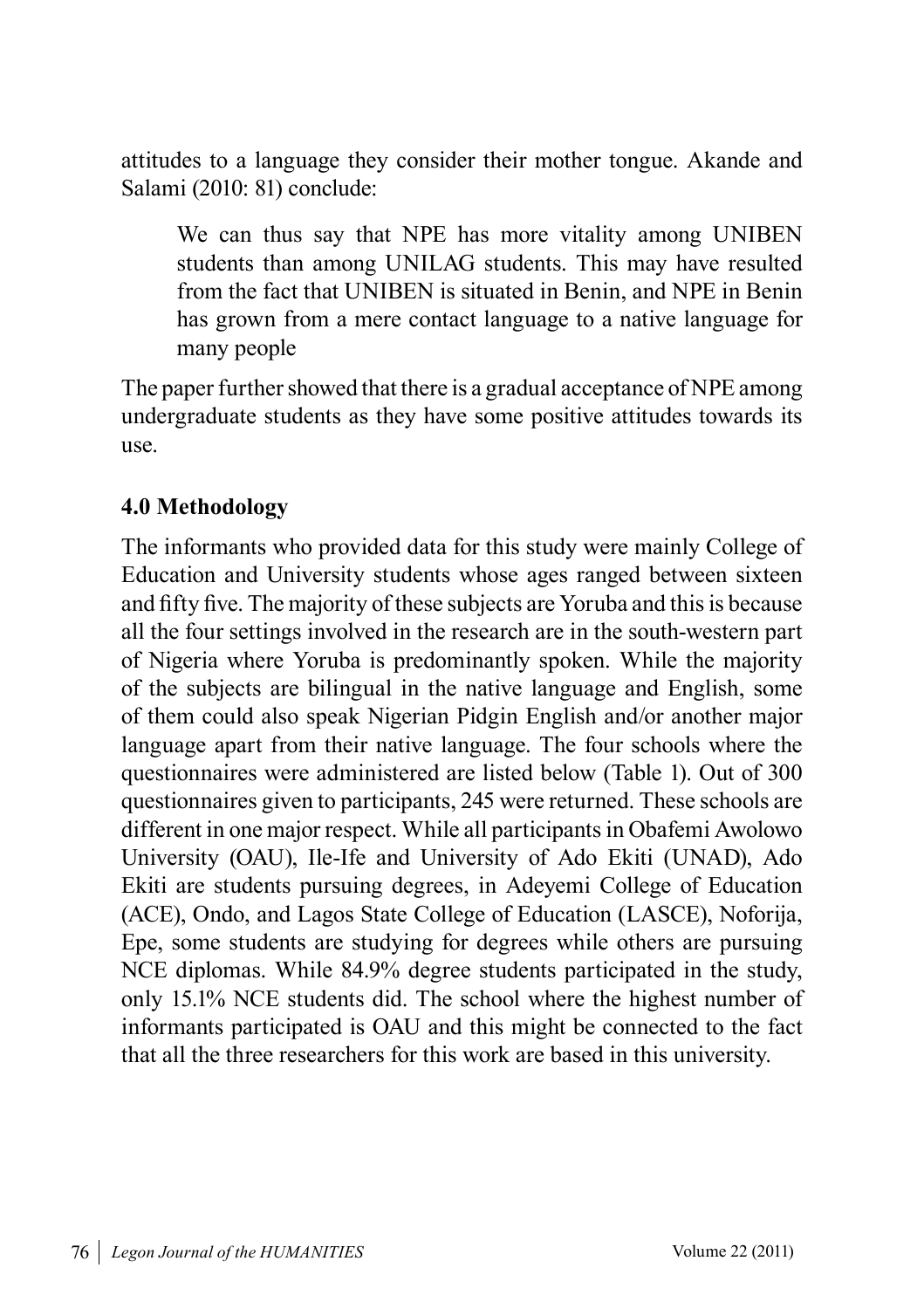| <b>Schools</b>   | <b>Frequency</b> | $\frac{6}{9}$ | Programme |
|------------------|------------------|---------------|-----------|
| <b>Frequency</b> | $\%$             |               |           |
| <b>ACE</b>       | 69               | <b>DEGREE</b> | 208       |
| 28.2             |                  |               | 84.9      |
| <b>OAU</b>       | 125              |               |           |
| 51.0             |                  |               |           |
| <b>LASCE</b>     | 20               | <b>NCE</b>    | 37        |
| 8.2              |                  |               | 15.1      |
| <b>UNAD</b>      | 31               |               |           |
| 12.7             |                  |               |           |
| <b>Total</b>     | 245              | <b>Total</b>  | 245       |
| 100              |                  | 100           |           |

**Table 1: Distribution of informants by Schools**

The instrument used in the collection of data was a questionnaire comprising three sections: Sections A, B and C. Section A comprises information on the biodata of the subjects. The subjects were required to provide information about their nationality, mother tongue, school, age group as well as gender. Section B consists of 20 items which are related to the attitudes of the informants to CS. Section C is made up of eight items which further probe why people codeswitch, where they codeswitch and how often they codeswitch. Table 2 shows the distribution of the informants who participated in the study.

| <b>Mother Tongue</b> | No of informant |
|----------------------|-----------------|
| Yoruba               | $218(89.0\%)$   |
| Igbo                 | $16(6.5\%)$     |
| Hausa                | $4(1.6\%)$      |
| Others               | $7(2.9\%)$      |
| <b>Total</b>         | 245             |

**Table 2: Distribution of Subjects by Mother Tongue**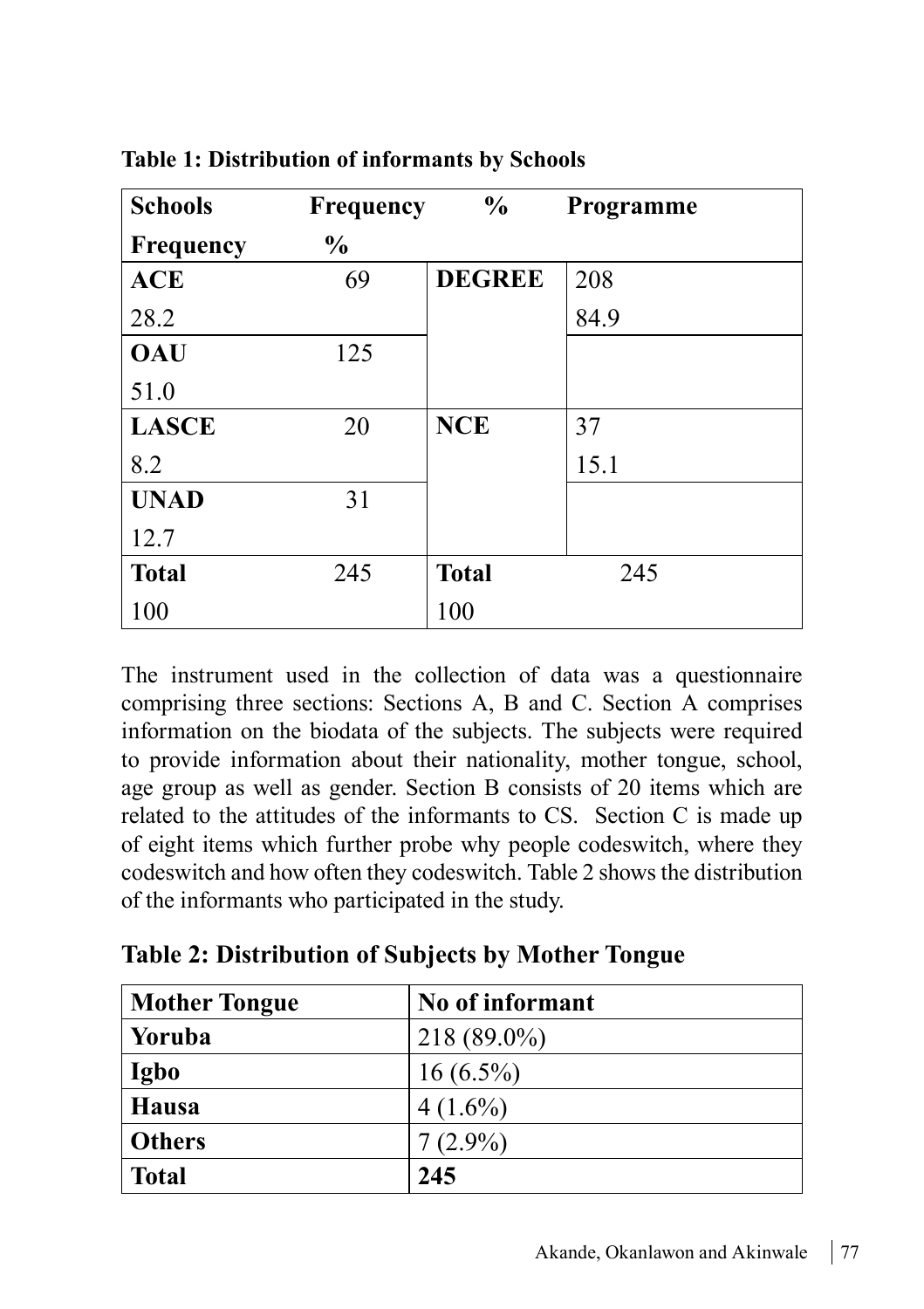Out of the 245 respondents, 89% were Yoruba, 6.5% were Igbo while Hausa accounted for 1.6%. The rest, who were not from any of these three major languages, comprised 2.9%. That the Yoruba respondents constituted almost 90% of the overall respondents is expected as the four research settings are all in the south-western part of Nigeria which is populated mainly by the Yoruba.

## **5.0 Data Analysis and Discussions**

Perhaps it is better to start by examining the languages our informants indicated that they codeswitched to before we examine their attitudes to codeswitching. The languages that the subjects codeswitched to are seven as indicated below (Table 3). The instances of CS are mainly from English to Yoruba or vice-versa, with 35.8% and 34.1% recorded for Yoruba and English respectively. These high percentages for English and Yoruba can be connected with the fact that most of the respondents are Yoruba/ English bilinguals (Table 2).

| Language              | Frequency | Percentage |
|-----------------------|-----------|------------|
| Yoruba                | 207       | 35.8%      |
| <b>English</b>        | 197       | 34.1%      |
| <b>Pidgin English</b> | 70        | 12.1%      |
| Igbo                  | 39        | 6.8%       |
| Hausa                 | 34        | 5.9%       |
| French                | 19        | 3.3%       |
| Arabic                | 11        | 1.9%       |
| <b>Total</b>          | 577       | 100        |

**Table 3: Languages to which Respondents Codeswitch**

CS to Pidgin English (PE) constitutes 12.1% . That PE is higher in percentage than Igbo, Hausa and other languages apart from English and Yoruba is understandable. PE is not region-bound and can be spoken by any of the subjects. So, those subjects who do not speak other languages apart from English can switch to it. Least in this table is Arabic, a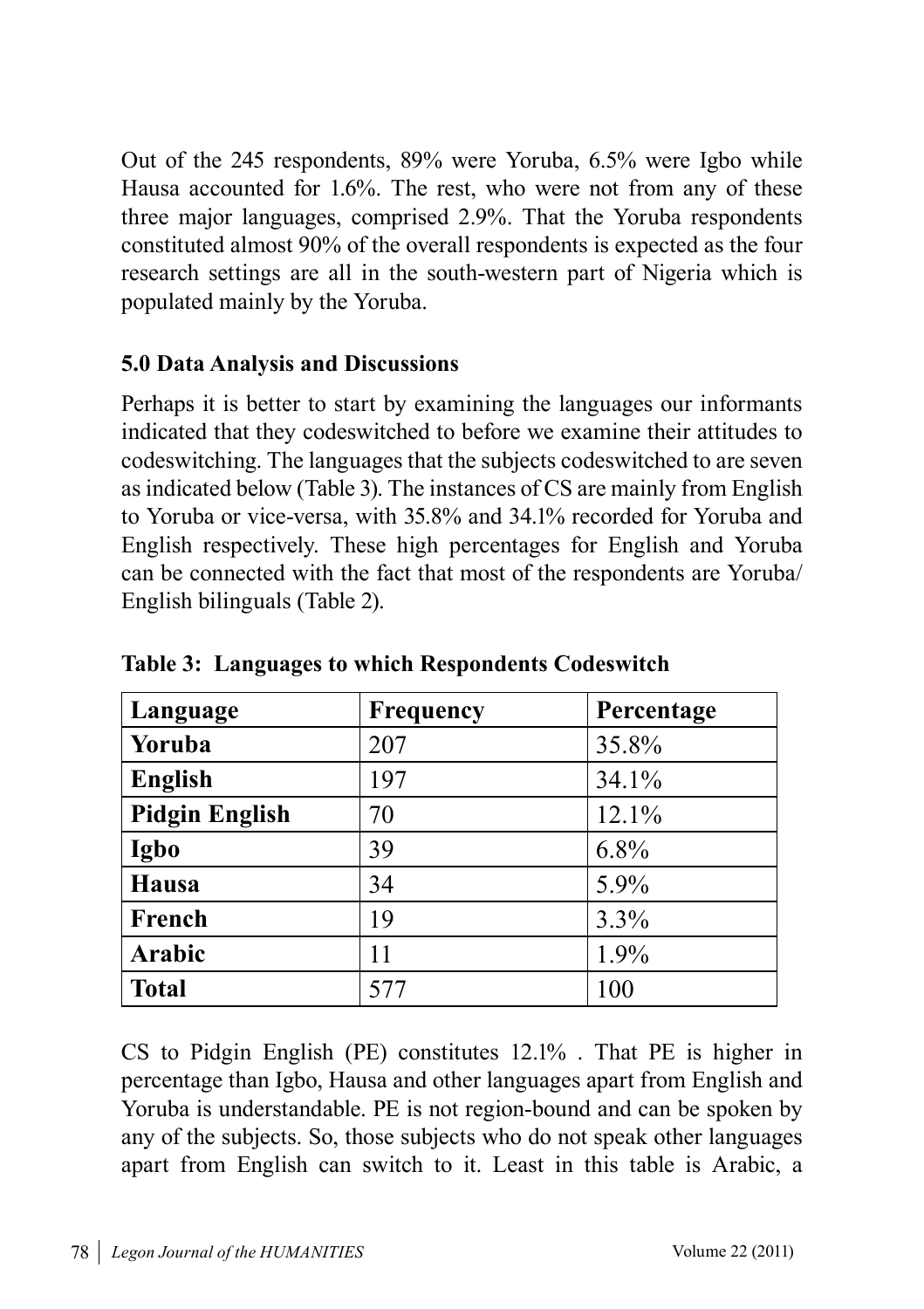language associated with Islam, which people do not often codeswitch to as regularly as they would to other languages like Yoruba, PE or Hausa. The majority of the subjects, who are Christians, cannot switch to Arabic, and there are even some Muslims who do not speak Arabic fluently and may not switch to it. Hence, its lowest percentage.

In Table 4, we present the item-by-item responses of the subjects to the questionnaire we administered to survey their attitudes to codeswitching.

|          |                                                                              | <b>Strongly Dis-</b><br>agree | Disagree         | Agree             | <b>Strongly Agree</b> | No Response    |
|----------|------------------------------------------------------------------------------|-------------------------------|------------------|-------------------|-----------------------|----------------|
| Attitude | Codeswitching<br>is inevitable<br>among bilingual<br>Nigerian speak-<br>ers. | 22<br>$(9.1\%)$               | 23<br>$(9.5\%)$  | 108<br>$(44.8\%)$ | 88<br>$(36.5\%)$      | $\overline{4}$ |
|          | Instances of<br>codeswitching<br>should be cor-<br>rected.                   | 19 (7.9%)                     | 87<br>$(36.3\%)$ | 90<br>(37.5%)     | 44<br>$(18.3\%)$      | 5              |
|          | Codeswitching<br>is a source of<br>irritation in any<br>interaction.         | 35<br>$(14.6\%)$              | 57<br>$(23.8\%)$ | 101<br>$(42.3\%)$ | 46<br>$(19.2\%)$      | 6              |
|          | It is acceptable<br>initiate<br>to<br>interaction with<br>codeswitching.     | 23 (9.8%)                     | 80<br>$(34.2\%)$ | 107<br>(45.7%)    | 24<br>$(10.3\%)$      | 11             |

**Table 4: Attitudes of the Respondents to CS**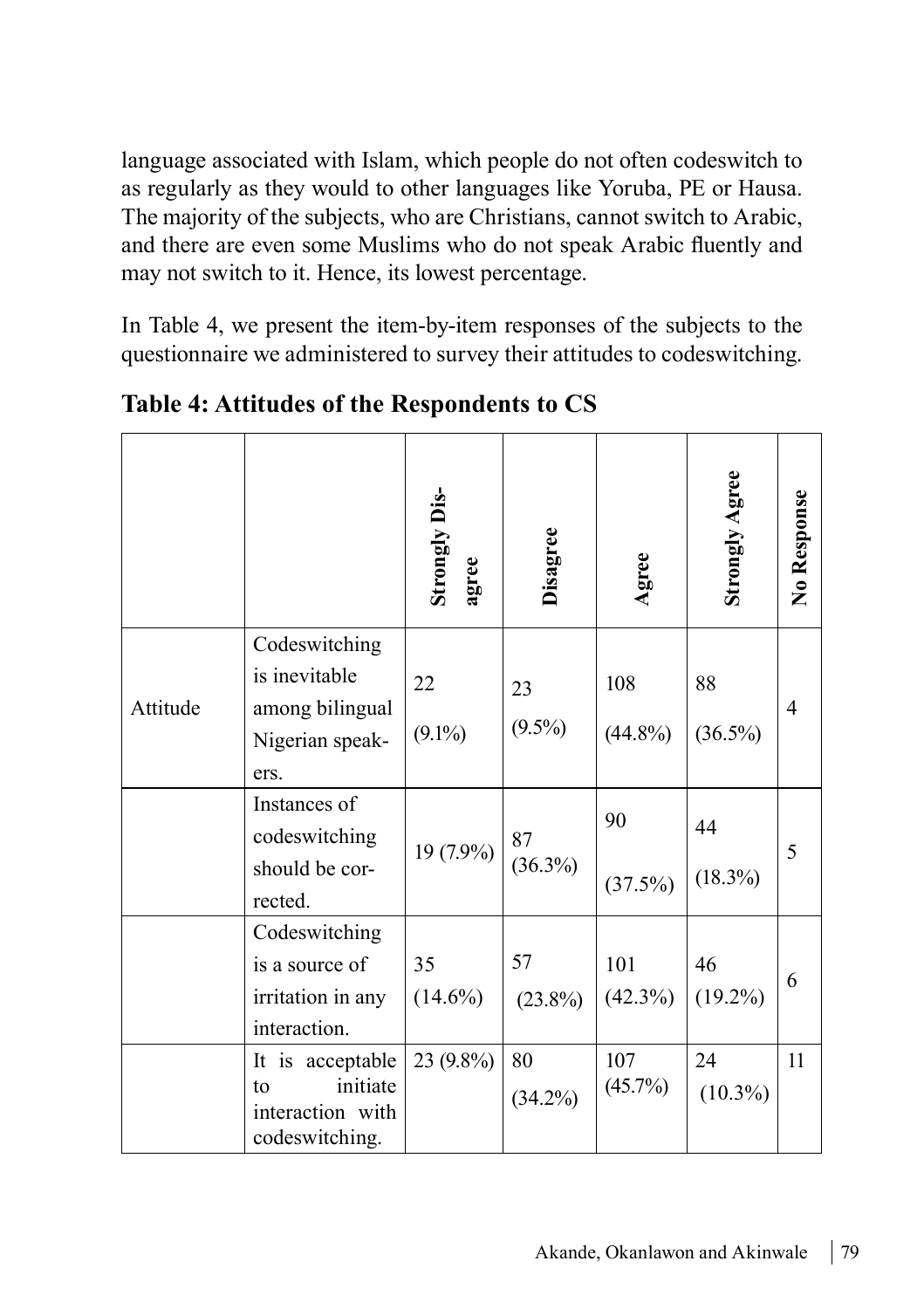|             | It is acceptable<br>to codeswitch<br>when people<br>around you do<br>SO.    | 24<br>$(10.0\%)$ | 71<br>(29.7%)     | 122<br>$(51.1\%)$ | $\overline{2}$<br>$\overline{2}$<br>$(9.2\%)$ | 6              |
|-------------|-----------------------------------------------------------------------------|------------------|-------------------|-------------------|-----------------------------------------------|----------------|
|             | Codeswitching<br>is prevalent<br>among educated<br>Nigerians.               | 21<br>$(8.8\%)$  | 62<br>$(25.9\%)$  | 121<br>$(50.6\%)$ | 35<br>$(14.6\%)$                              | 6              |
|             | Codeswitching<br>is appropriate in<br>Nigerian<br>home<br>made videos.      | 20<br>$(8.2\%)$  | 74<br>$(30.5\%)$  | 105<br>$(43.2\%)$ | 44<br>$(18.1\%)$                              | $\overline{2}$ |
|             | Codeswitching<br>is a marker of<br>high proficiency<br>among<br>bilinguals. | 39<br>$(16.5\%)$ | 80<br>$(33.8\%)$  | 91<br>$(38.4\%)$  | 27<br>$(11.4\%)$                              | 8              |
|             | Codeswitching<br>is a stigma<br>among<br>Nigerians.                         | $21(8.8\%)$      | 88<br>$(36.4\%)$  | 84<br>(34.7%)     | 49<br>$(20.2\%)$                              | $\overline{3}$ |
| Implication | Codeswitching<br>enhances<br>effective<br>communication.                    | 32<br>$(13.4\%)$ | 63<br>$(26.5\%)$  | 105<br>$(44.1\%)$ | 38<br>$(16.0\%)$                              | $\overline{7}$ |
|             | Codeswitching<br>impairs effective<br>communication.                        | 30<br>$(13.1\%)$ | 84<br>(36.7%)     | 84<br>$(36.7\%)$  | 31<br>$(13.5\%)$                              | 16             |
|             | Codeswitching<br>hinders proper<br>acquisition of<br>English.               | 47<br>$(19.5\%)$ | 102<br>$(42.3\%)$ | 70<br>$(29.0\%)$  | 22<br>$(9.1\%)$                               | $\overline{4}$ |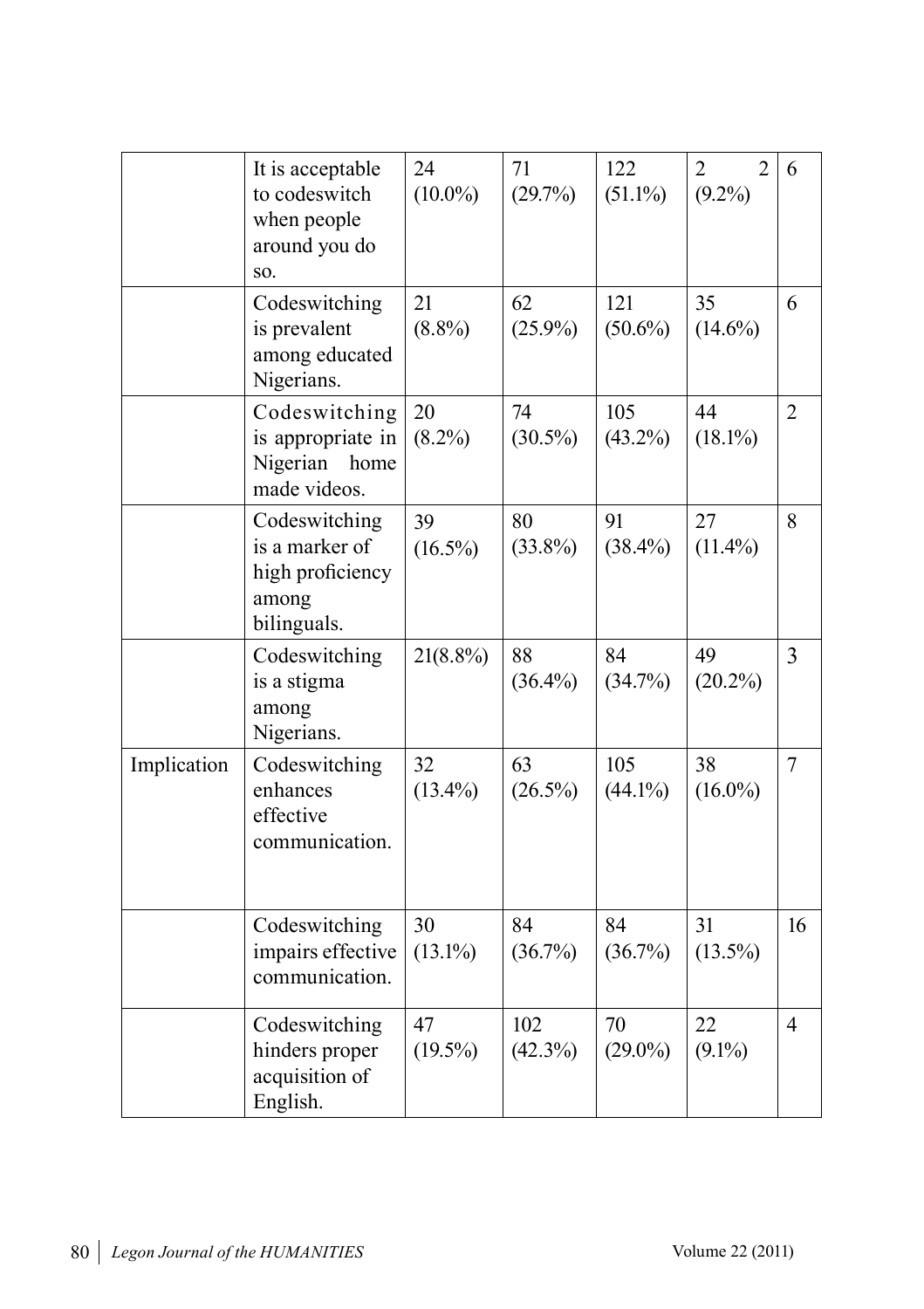|          | Codeswitching<br>can affect<br>proper usage<br>of one's mother<br>tongue.                        | 26<br>$(10.7\%)$ | 53<br>$(21.8\%)$ | 108<br>$(44.4\%)$ | 56<br>$(23.1\%)$ | $\overline{2}$ |
|----------|--------------------------------------------------------------------------------------------------|------------------|------------------|-------------------|------------------|----------------|
| Function | Codeswitching<br>is an<br>interactional<br>strategy.                                             | 21<br>$(8.8\%)$  | 40<br>$(16.5\%)$ | 141<br>$(58.3\%)$ | 40<br>$(16.5\%)$ | $\overline{3}$ |
|          | Codeswitching<br>helps to<br>establish<br>intimacy.                                              | 25<br>$(10.5\%)$ | 49<br>$(20.5\%)$ | 137<br>(57.3%)    | 28<br>(11.7%)    | 6              |
|          | Codeswitching<br>is a means of<br>alienating other<br>people from<br>conversations.              | 46<br>$(19.0\%)$ | 91<br>$(37.6\%)$ | 85<br>$(35.1\%)$  | 20<br>$(8.3\%)$  | $\overline{3}$ |
|          | Codeswitching<br>can be used to<br>express ethnic<br>identities.                                 | 20<br>$(8.4\%)$  | 48<br>$(20.2\%)$ | 128<br>$(53.8\%)$ | 42<br>$(17.6\%)$ | $\overline{7}$ |
|          | Codeswitching<br>arises from an<br>inability to find<br>appropriate<br>terms in one<br>language. | 18 (7.5%)        | 70<br>$(29.2\%)$ | 101<br>$(42.1\%)$ | 51<br>$(21.3\%)$ | 5              |
|          | Codeswitching<br>is an index<br>of language<br>incompetence.                                     | 40<br>$(16.7\%)$ | 76<br>(31.7%)    | 94<br>$(39.2\%)$  | 30<br>$(12.5\%)$ | 5              |
|          | Codeswitching<br>is indicative<br>of mental<br>laziness                                          | $10(4.1\%)$      | 40<br>$(16.5\%)$ | 106<br>$(43.8\%)$ | 86<br>$(35.5\%)$ | $\overline{3}$ |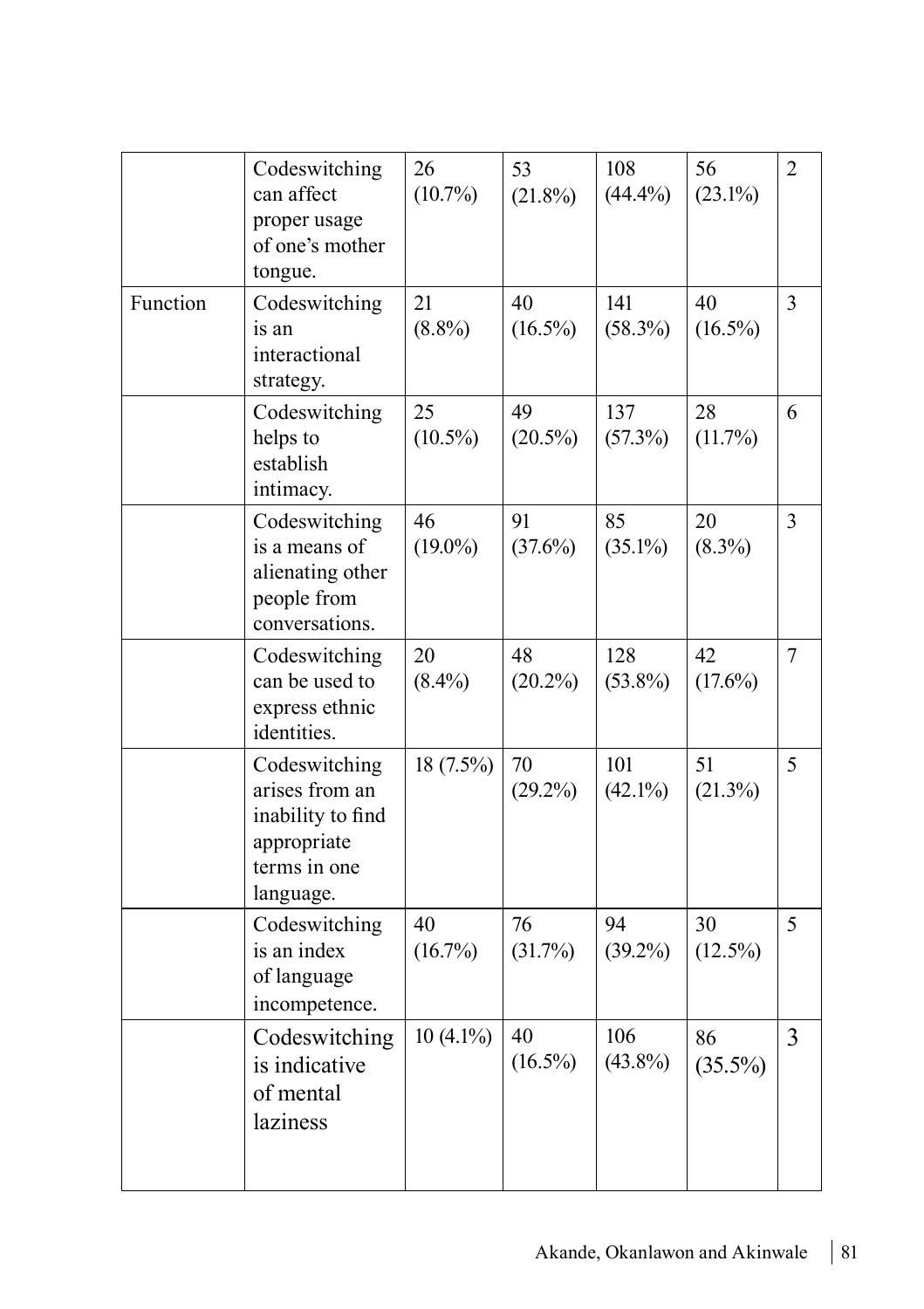The table above, especially the section on attitude, generally suggests that the attitudes of most of the respondents to most of these items are positive. For instance, 81.3% believe that most Nigerian bilinguals cannot do without codeswitching. Since these respondents are educated, this high percentage seems to suggest that to most educated Nigerians, switching from one language to another is "normal". This is especially so when we consider the fact that 44.2% of them hold the view that instances of CS should not be corrected. 56% believe that interaction can start with CS while 60.3% think that we can codeswitch when people around us do so. Similarly, 65.2% claim that CS is a common phenomenon among educated Nigerians. The majority of the subjects (61.3%) believe that CS is appropriate in Nigerian home videos. However, 54.9% believe that CS is a stigma while 61.5% think that it is a source of irritation in any interaction. In order to have an overview of the Likert Scale used, we then sum up the attitudinal values which give us a mean score of 52.1%. Out of the 245 respondents who participated, 54.7% (i.e., 134 respondents) scored over 52.1% while 45.3% (i.e., 111 respondents) scored below 52.1%. This, in a way, implies that the majority of our subjects had a favourable attitude towards CS.

## **a. Is there a significant difference among the schools in their attitudes to codeswitching?**

In order to show whether or not there is a significant difference among the four institutions which participated in this research, the data are subjected to an ANOVA test as shown below (Table 5).

| <b>School</b> | N <sub>0</sub> | Mean  | <b>Std Dev</b> | $\mathbf{F}$ | P     | <b>Decision</b>        | Reason |
|---------------|----------------|-------|----------------|--------------|-------|------------------------|--------|
|               |                |       |                | value        | value |                        |        |
| ACE           | 69             | 50.28 | 8.623          | 3.725        | 0.012 | Significant   $P<0.05$ |        |
| OAU           | 125            | 53.73 | 7.309          |              |       |                        |        |
| LASCE         | 20             | 50.90 | 7.333          |              |       |                        |        |
| UNAD          | 31             | 50.58 | 7.201          |              |       |                        |        |
| Total         | 245            | 52.13 | 7.819          |              |       |                        |        |

**Table 5: Attitudes of Respondents by School**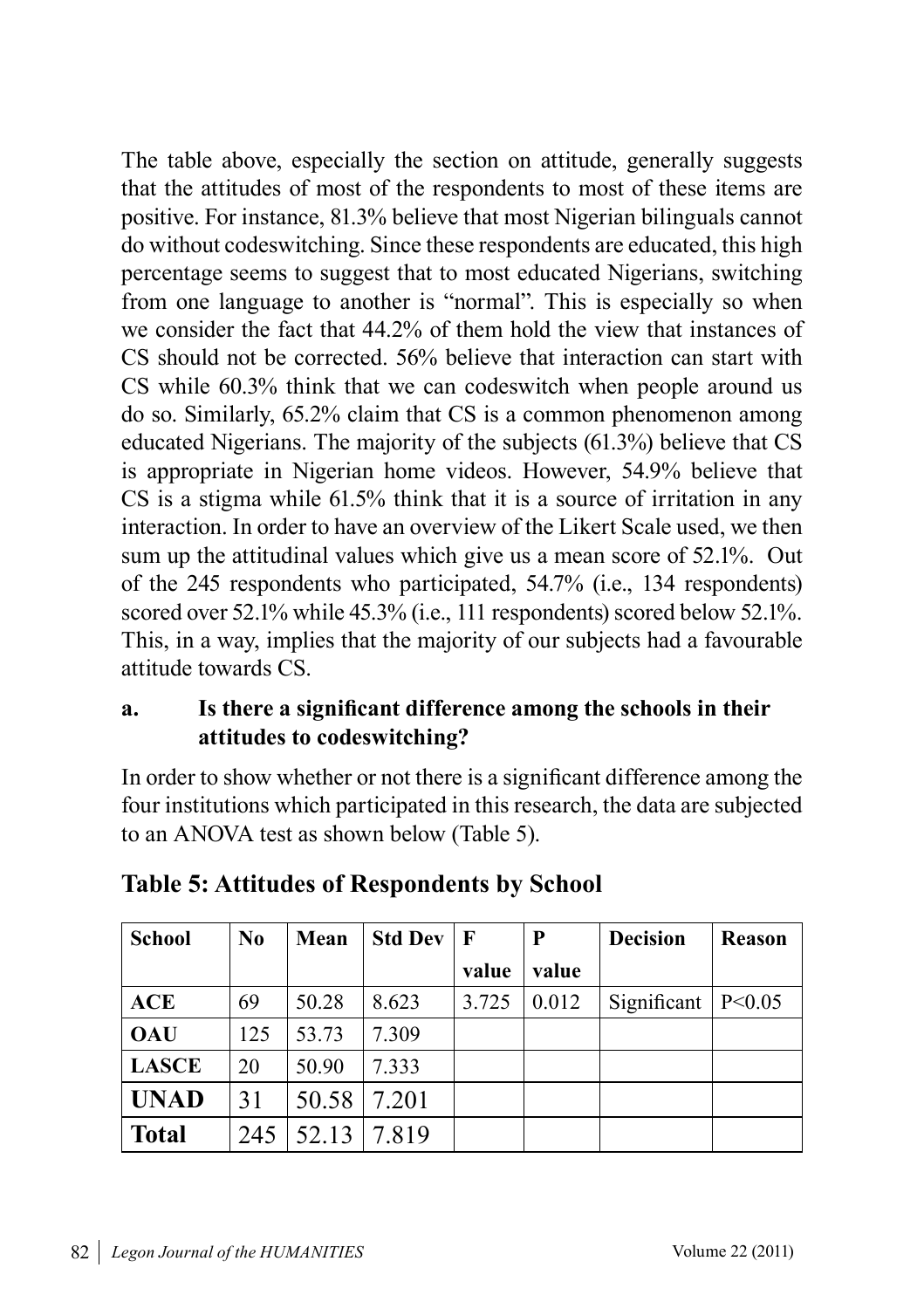The mean scores as well as their standard deviations are as stated above. After the ANOVA test, the F value is 3.725 while the P value is 0.012 which is less than 0.05. This means that there is a significant difference among the schools. However, since this ANOVA cannot state the relationships among the schools in terms of the significant difference, we then carried out a post hoc test to show which of the schools are significantly related to each other (Table 6).

|                                                | Mean              |                            |            | 95% Confidence     |                              |
|------------------------------------------------|-------------------|----------------------------|------------|--------------------|------------------------------|
| (I) School<br>$(\mathbf{J})$<br><b>Schools</b> | <b>Difference</b> | <b>Std</b><br><b>Error</b> | <b>Sig</b> | <b>Interval</b>    |                              |
|                                                | $(I-J)$           |                            |            | <b>Lower Bound</b> | <b>Upper</b><br><b>Bound</b> |
| <b>ACE OAU</b>                                 | $-3.453*$         | 1.154                      | .003       | $-5.72$            | $-1.18$                      |
| <b>LASCE</b>                                   | $-625$            | 1.953                      | .749       | $-4.47$            | 3.22                         |
| <b>UNAD</b>                                    | $-305$            | 1.663                      | .855       | $-3.58$            | 2.97                         |
| <b>OAU ACE</b>                                 | $3.453*$          | 1.154                      | .003       | 1.18               | 5.72                         |
| <b>LASCE</b>                                   | 2.828             | 1.852                      | .128       | $-82$              | 6.48                         |
| <b>UNAD</b>                                    | $3.147*$          | 1.543                      | .043       | $-11$              | 6.19                         |
| <b>LASCE</b>                                   | 625               | 1.953                      | .749       | $-3.22$            | 4.47                         |
| <b>ACE OAU</b>                                 | $-2.828$          | 1.852                      | .128       | $-6.48$            | .82                          |
| <b>UNAD</b>                                    | 319               | 2.206                      | .885       | $-4.03$            | 4.66                         |
| <b>UNAD</b>                                    | .305              | 1.663                      | .885       | $-2.97$            | 3.58                         |
| <b>ACE</b>                                     |                   |                            |            |                    |                              |
| <b>OAU</b>                                     | $-3.147*$         | 1.543                      | .043       | $-6.19$            | $-.11$                       |
| <b>LASCE</b>                                   |                   |                            |            |                    |                              |
|                                                | $-319$            | 2.206                      | .885       | $-4.66$            | 4.03                         |

**Table 6: Post-hoc Test Showing Attitudes of Respondents by Schools**

\*The mean difference is significant at the .05 level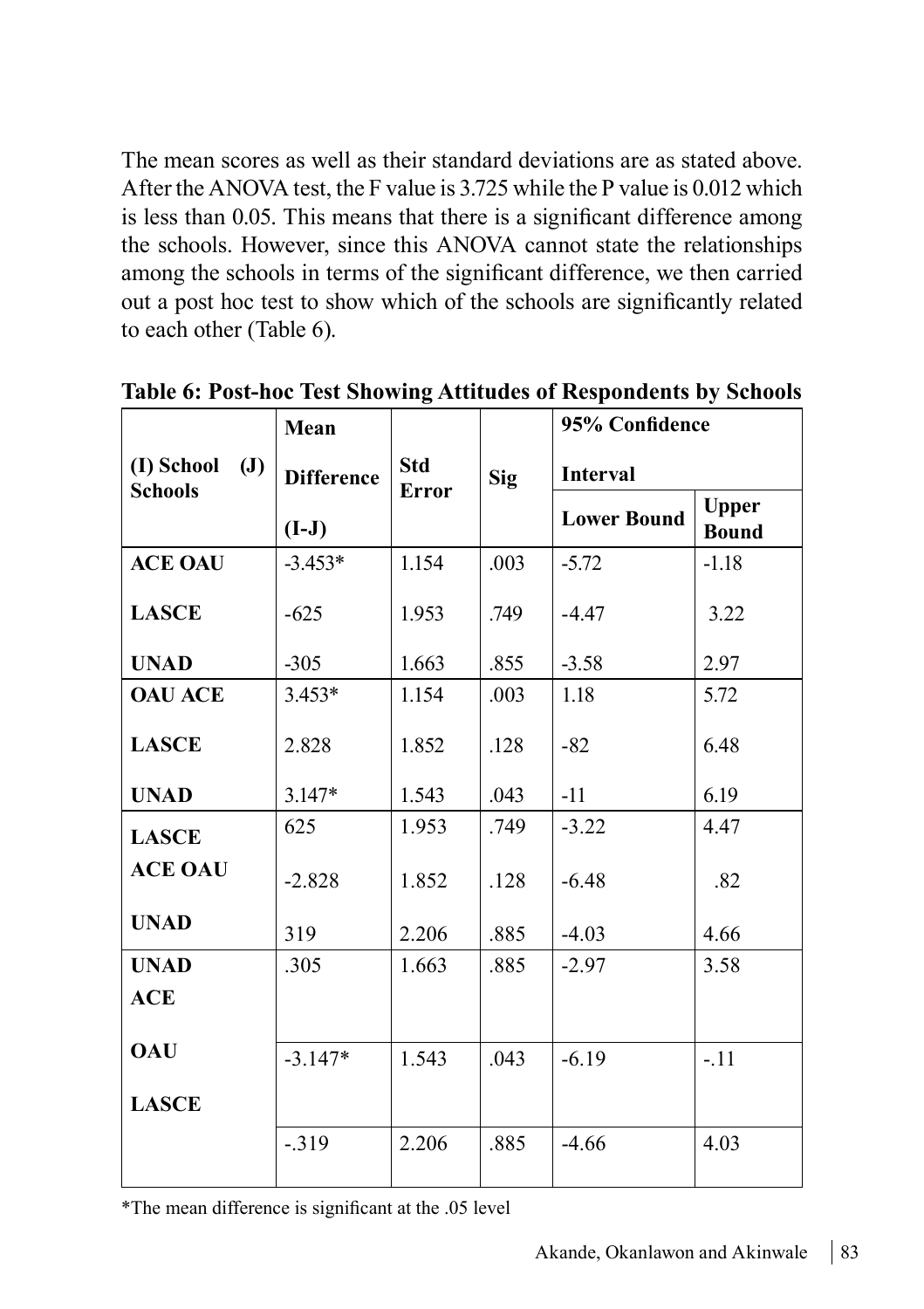Table 6 shows that when ACE is held constant against other schools, it is significantly related to OAU, as the p value is .003, but it is not significantly related to either LASCE or UNAD. When OAU is held constant, it is significantly related to both ACE at .003 and UNAD at .043 but not to LASCE. Similarly, when UNAD is held constant it is significantly related to OAU at .043 p value. However, when LASCE is held constant against other schools, it is not significantly related to any of the schools. This then means that although there is a significant difference among the schools, the difference is caused by the relationship between ACE and OAU, OAU and ACE, ACE and OAU, OAU and UNAD and UNAD and OAU.

**b. Can programme cause a significant difference in the attitudes of Nigerian tertiary institution students to codeswitching?**

Presented here (Table 7) is the analysis of the attitudes of the subjects of this study based on their qualification:

|                                       |                    |        | D          |        |
|---------------------------------------|--------------------|--------|------------|--------|
|                                       |                    | Degree | <b>NCE</b> |        |
|                                       |                    |        |            | Total  |
| <b>Attitudes Favourable Count</b>     |                    | 116    | 18         | 134    |
|                                       | % within attitudes | 86.6%  | 13.4%      | 100.0% |
|                                       | $%$ within $D$     | 55.8%  | 48.6%      | 54.7%  |
|                                       |                    |        |            |        |
| <b>Attitudes Not favourable Count</b> |                    | 92     | 19         | 111    |
|                                       | % within attitudes | 82.9%  | 17.1%      | 100.0% |
|                                       | % within D         | 44.2%  | 51.4%      | 45.3%  |
|                                       | Count              | 208    | 37         | 245    |
|                                       | % within attitudes | 84.9%  | 15.1%      | 100.0% |
| <b>Total</b>                          | % within D         | 100.0% | 100.0%     | 100.0% |

**Table 7: Attitudes of Respondents by Programme**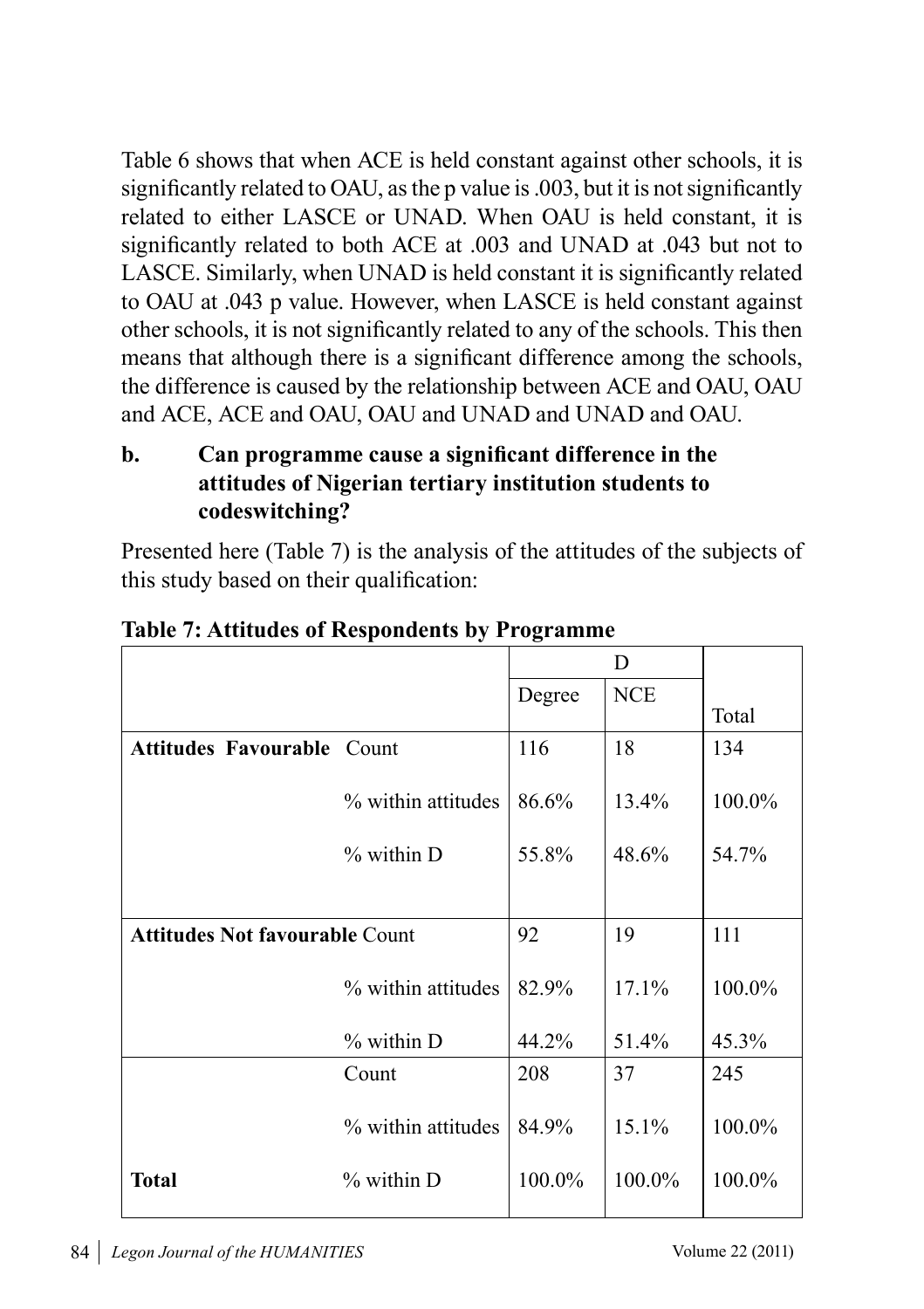Out of 245 subjects who participated in this study, 54.7% had a favourable attitude to CS while 45.3% did not. 55.8% of the students pursuing degrees had a favourable attitude to CS while 44.2% had an unfavourable attitude to it. Whereas 48.6% of NCE students had a favourable attitude to CS, 51.4% had an unfavourable attitude to it. This means that undergraduate students are more positively inclined to use CS than NCE students. On the whole, more students are favourably disposed to the use of CS. However, this table has not shown whether or not the difference between the attitudes of NCE and undergraduate students is significant, neither has it shown whether or not there is a significant difference between favourable and unfavourable attitudes. Hence, a t-test is conducted, as shown below.

| Qualification | No  | Mean  | Std Dev |       | D     | <b>Decision   Reason</b> |          |
|---------------|-----|-------|---------|-------|-------|--------------------------|----------|
|               |     |       |         | value | value |                          |          |
| Degree        | 208 | 52.63 | 7.656   | 1.313 | 253   | NS                       | P > 0.05 |
| NCE           | 37  | 49.27 | 8.218   |       |       |                          |          |

 **Table 8: Attitudes of Respondents by Programme II**

The mean scores for the undergraduate students and NCE students are 52.63 and 49.27 respectively. The standard deviation for the undergraduate students is 7.656 while that of the NCE students is 8.218. The P value is .253, which is greater than .05. This means that the programmes of study of the subjects did not result in any significant difference in their attitudes to codeswitching.

Table 9 below presents the summary of the Chi-square test which shows the responses of the respondents by institution.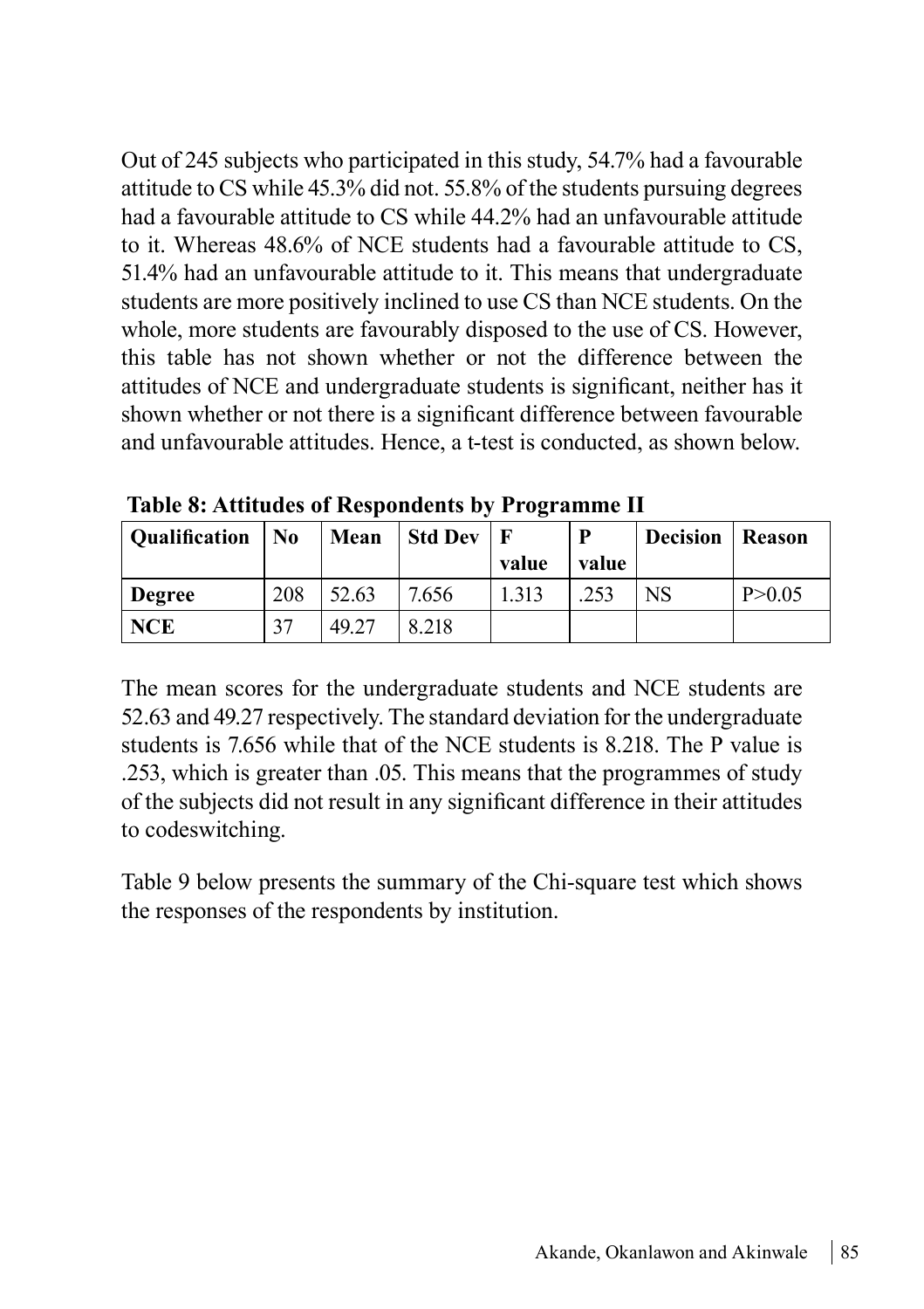| <b>ACE</b>              |                    | <b>Schools</b> |             |              |        |        |
|-------------------------|--------------------|----------------|-------------|--------------|--------|--------|
| <b>OAU</b>              |                    | <b>LASCE</b>   | <b>UNAD</b> | <b>Total</b> |        |        |
| <b>Attitudes</b>        | Count              | 30             | 80          | 9            | 15     | 134    |
| Favour-<br>able         | % within attitudes | 22.4%          | 59.7%       | $6.7\%$      | 11.2%  | 100.0% |
|                         | % within Schools   | 43.5%          | 64.0%       | 45.0%        | 48.4%  | 54.7%  |
| <b>Attitudes</b>        | Count              | 39             | 45          | 11           | 16     | 111    |
| <b>Not</b><br>Favour-   | % within attitudes | 35.1%          | 40.5%       | 9.9%         | 14.4%  | 100.0% |
| able                    | % within Schools   | 56.5%          | 36.0%       | 55.0%        | 51.6%  | 45.3%  |
| <b>Total</b>            | Count              | 69             | 125         | 20           | 31     | 245    |
|                         | % within attitudes | 28.2%          | 51.0%       | 8.2%         | 12.7%  | 100.0% |
|                         | % within Schools   | 100.0%         | 100.0%      | 100.0%       | 100.0% | 100.0% |
| <b>Chi-Square Tests</b> |                    |                |             |              |        |        |
|                         | <b>Value</b>       | Df             | Asymp.      |              |        |        |
|                         |                    |                | Sig         |              |        |        |
| <b>Pearson</b>          | 9.127a             | 3              | .028        |              |        |        |
| Chi-                    |                    |                |             |              |        |        |
| <b>Square</b>           |                    |                |             |              |        |        |
| Likeli-                 | 9.180              | 3              | .027        |              |        |        |
| hood                    |                    |                |             |              |        |        |
| Ratio                   |                    |                |             |              |        |        |

**Table 9: Attitudes of Respondents by Institution**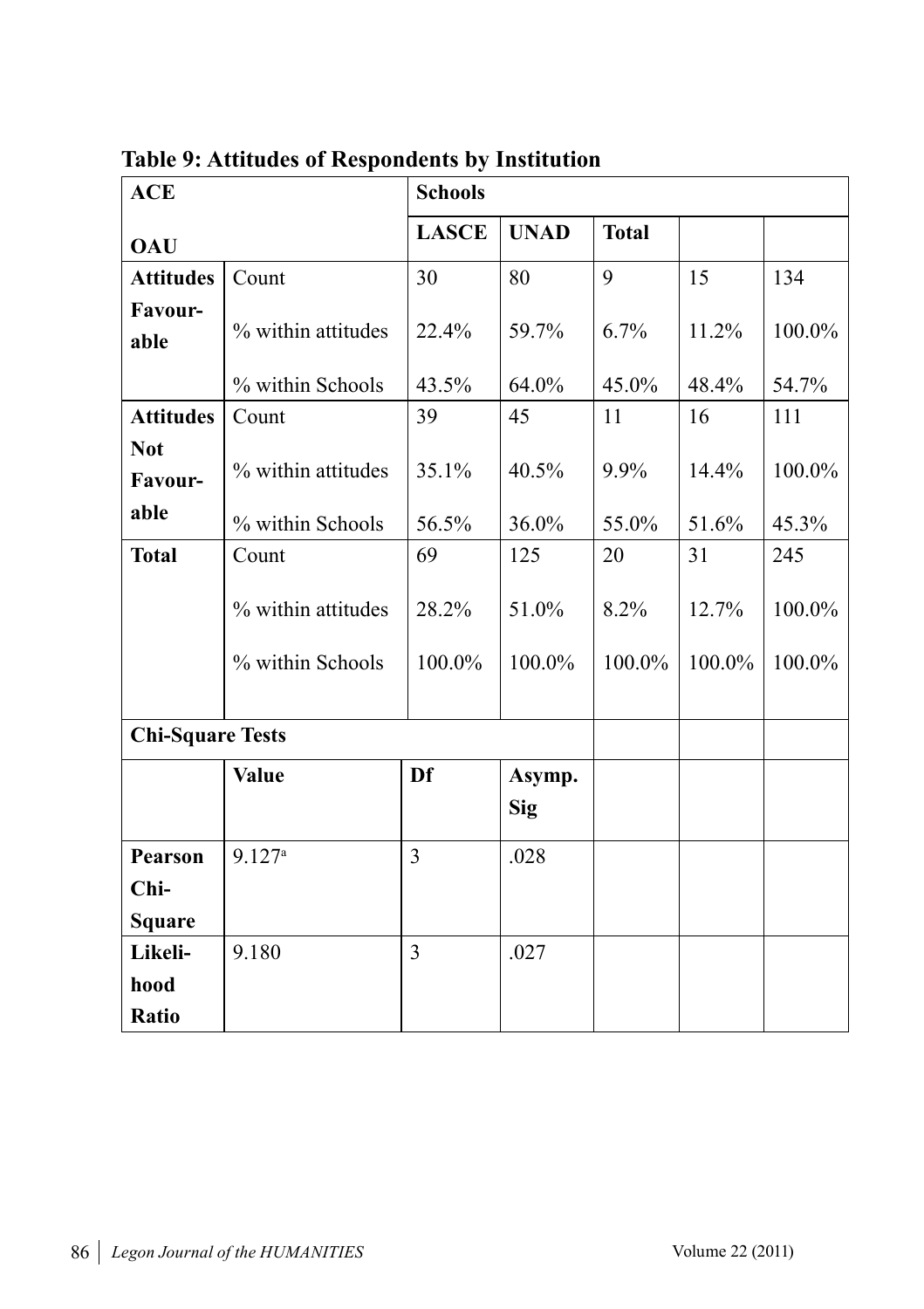| Linear-        | .068 | .795 |  |
|----------------|------|------|--|
| $by-$          |      |      |  |
| Linear         |      |      |  |
| Associa-       |      |      |  |
| tion           |      |      |  |
| $\vert$ No. of | 245  |      |  |
| <b>Valid</b>   |      |      |  |
| <b>Cases</b>   |      |      |  |

From ACE,  $43.5\%$  of the subjects had favourable attitudes to CS w 56.5% did not. At OAU, 64% were favourably disposed to the use of and 36% were not. 45% and 55% were recorded in LASCE as have favourable and unfavourable attitudes respectively, while in UN.  $48.4\%$  had favourable attitudes and  $51.6\%$  had unfavourable attitudes to CS. Of all the schools, it was in OAU that we recorded the highest percentage of favourable attitudes. A Chi-Square test was used to sl if there is a significant difference between favourable and unfavour attitudes among the schools. The result indicated that the P-value is 0.000 attitudes which is less than 5%. This then implies that the difference among schools is significant.

## **6.0 Conclusion**

The major goal of this paper has been to examine the attitudes of some educated Nigerians to codeswitching. The study set out to achieve this aim by finding out whether social factors like schools attended, ethnicity and the types of programme being pursued can affect one's attitudes to CS. Generally speaking, the overall patterns of the respondents' attitudes to CS indicate that more than half of the respondents are favourably inclined to use and engage in CS. This means that there is a gradual acceptance of the use of CS among educated Nigerians. This study confirms Akande's (2010) study in which university graduates of different disciplines codeswitch freely between English and Nigerian Pidgin English. The study has revealed that schools differ in their attitudes to CS as it has been shown that a significant difference can exist due to the relationship between one school and the other. Although students on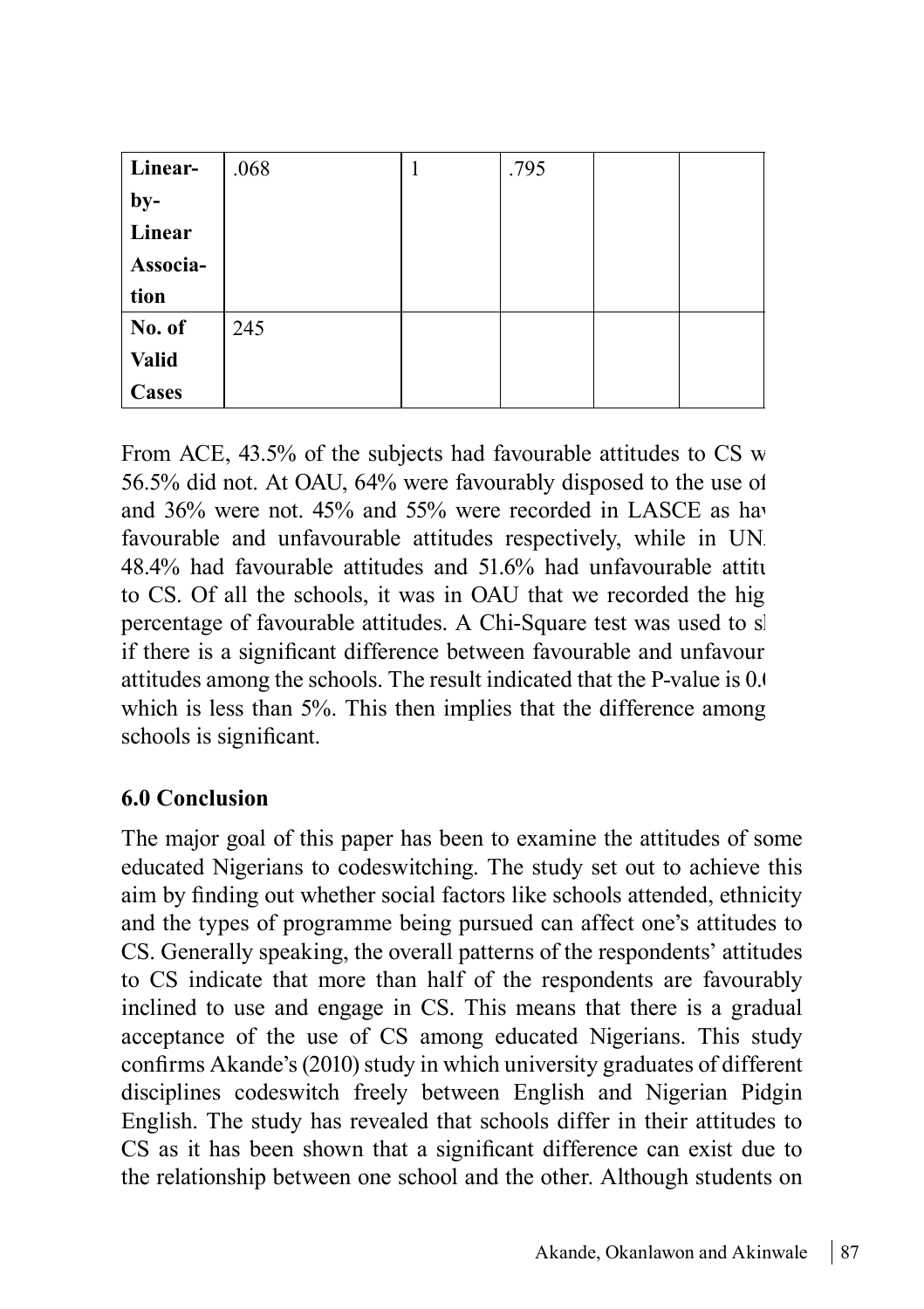degree programmes are more favourably disposed to the use of CS than students on NCE programmes, the programmes of students do not result in a significant difference in their attitudes.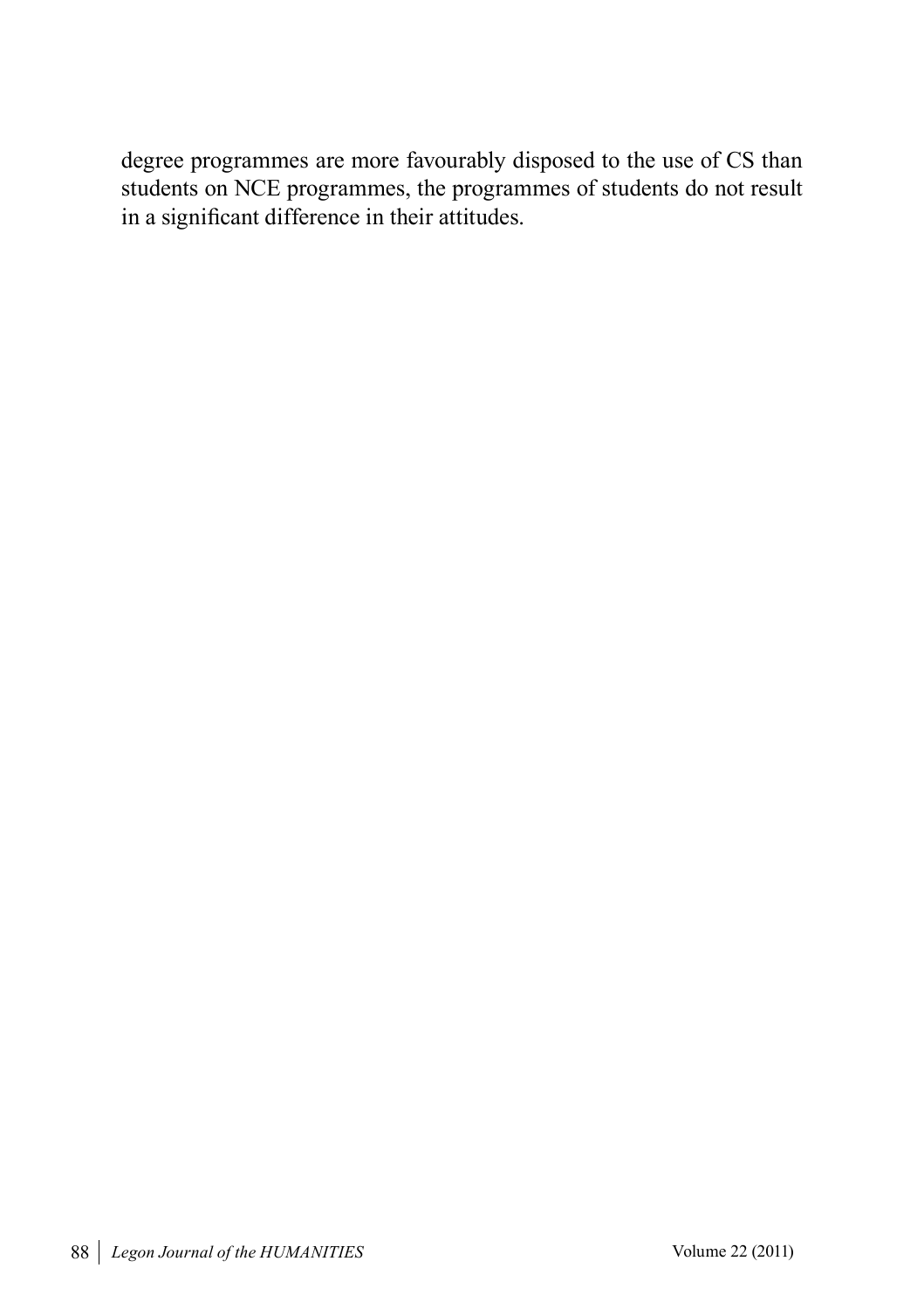### **References**

Akande, A. T. 2010. *The verb in Standard Nigerian English and Nigerian Pidgin English: a sociolinguistic approach*. Saarbrucken: VDM Verlag.

Akande, A. T. & Salami, L. O. 2010. Use and Attitudes towards Nigerian Pidgin English among Nigerian University Students. In R. Millar (Ed..), *Marginal Dialects: Language Varieties on Linguistic Boundaries in Scotland, Ireland and Beyond*. FRLSU: University of Aberdeen, 69-88.

Akere, F. 1980. Verbal strategies in communal meetings: code-switching and status manipulation in a di-dialectal Yoruba speech. *Language Sciences,* 2.1, 102-126.

Akere, F. 1982. Language use and language attitudes in a Yoruba suburban town: a sociolinguistic response to the factors of traditionalism and modernity. *Anthropological Linguistics,* 24.3, 344-362.

Amuda, A. A. 1989. Attitudes to code-switching: the case of Yoruba and English. *ODU: Journal of West African studies,* 36, 115-138.

Amuda, A. A. 1994. Yoruba/English conversations: code-switching as a conversational strategy. *African Languages and Cultures,* 7.1, 121-131.

Auer, P. 2005. A postscript: code-switching and social identity. *Journal of Pragmatics,* 37, 403-410.

Babalola, E. T. and Taiwo, R. 2009. Code-switching in contemporary Nigerian hip hop music. *Itupale: Online Journal of African Studies,* 1, 1-26.

Baker, C. 1992. *Attitudes and Language*. Avon: Clevendon.

Bamgboṣe, A. 1971. The English language in Nigeria. In J. Spencer (Ed.), *The English Language in West Africa* (pp. 35-48). London: Longmans.

Crystal, D. 1992. *An Encyclopedic Dictionary of Language and Languages*. Cambridge, M. A.: Blackwell.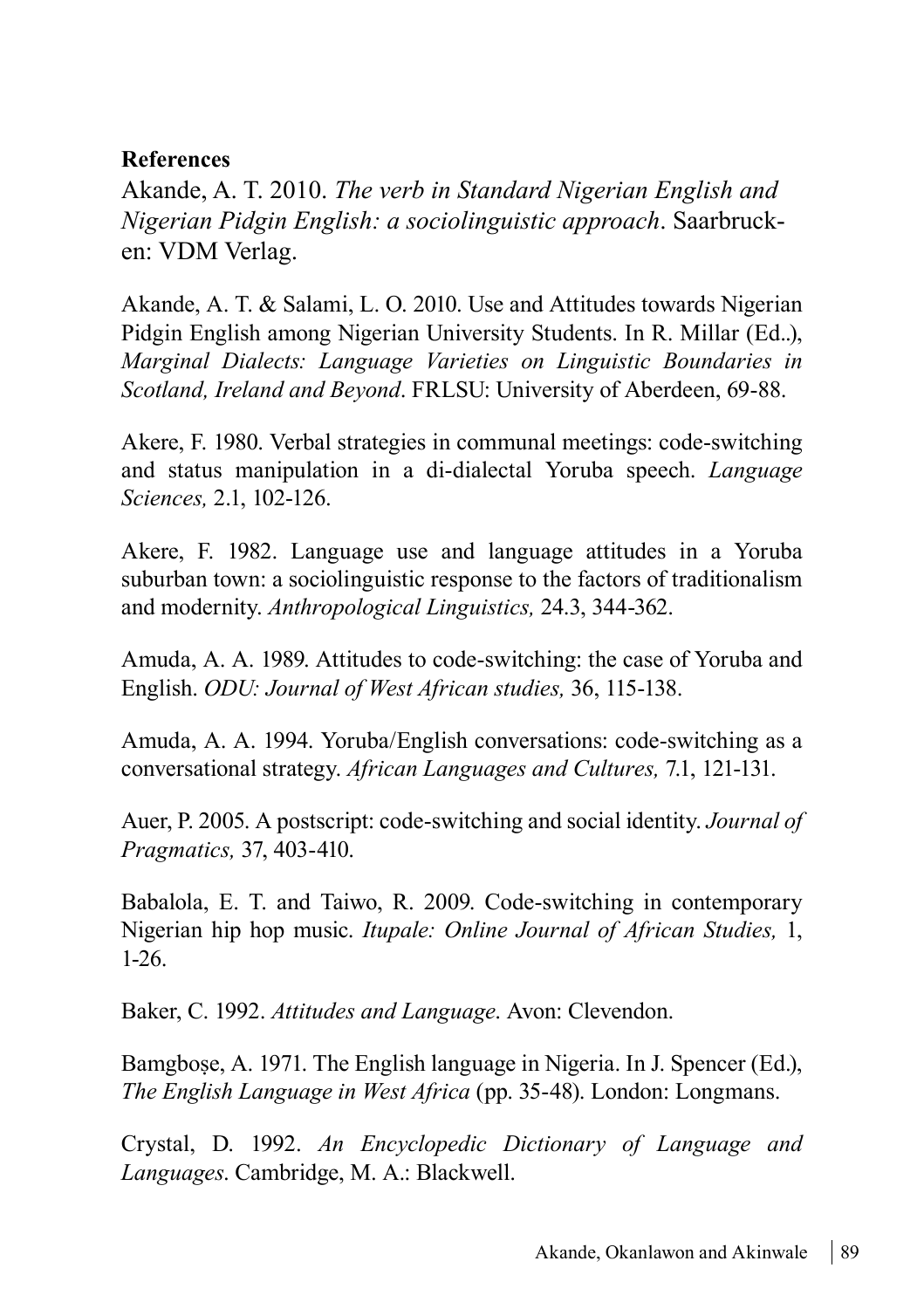DeBose, C. E. 1992. Codeswitching: Black English and Standard English in the African-American linguistic repertoire. *Journal of Multilingual and Multicultural Development,* 13.1&2, 157-167.

Edwards, J. 1982. Language attitudes and their implications among English speakers. In E. B. Ryan & H. Giles (Eds.), *Attitudes toward Language Variation* (pp. 20-23). London: Edward Arnold.

Edwards, J. 1985. *Language, Society and Identity*. Oxford: Blackwell.

Emenanjo, Ernest N. 1995. Beyond the rivers readers project. In Ernest N. Emenanjo & O. M. Ndimele (Eds.), *Issues in African Languages and Linguistics: Essays in Honour of Kay Williamson* (pp. 345-360). Aba: National Institutes of Nigerian Languages.

Gardner, R. C. 1985. *Social Psychology and Second Language Learning: The Role of Attitude and Motivation*. London: Edward Arnold.

Garret, P., Coupland, N. & Williams, A. 2003. *Investigating Language Attitudes: Social Meanings of Dialect, Ethnicity and Performance*. Cardiff: University of Wales Press.

Giles, H. & Powesland, P. F. 1975. *Speech Style and Social Evaluation*. London: Academic Press.

Goke-Pariola, A. 1983. Code-mixing among Yoruba-English bilinguals. *Anthropological Linguistics,* 25.1, 39-46.

Gumperz, J. J. 1982. *Discourse Strategies*. Cambridge : Cambridge University Press.

Heine, B. & Nurse, D. 2000. *African Languages: An Introduction*. Cambridge: Cambridge University Press.

Hickey, T. 2009. Codeswitching and borrowing in Irish. *Journal of Sociolinguistics,* 13.5, 670-688.